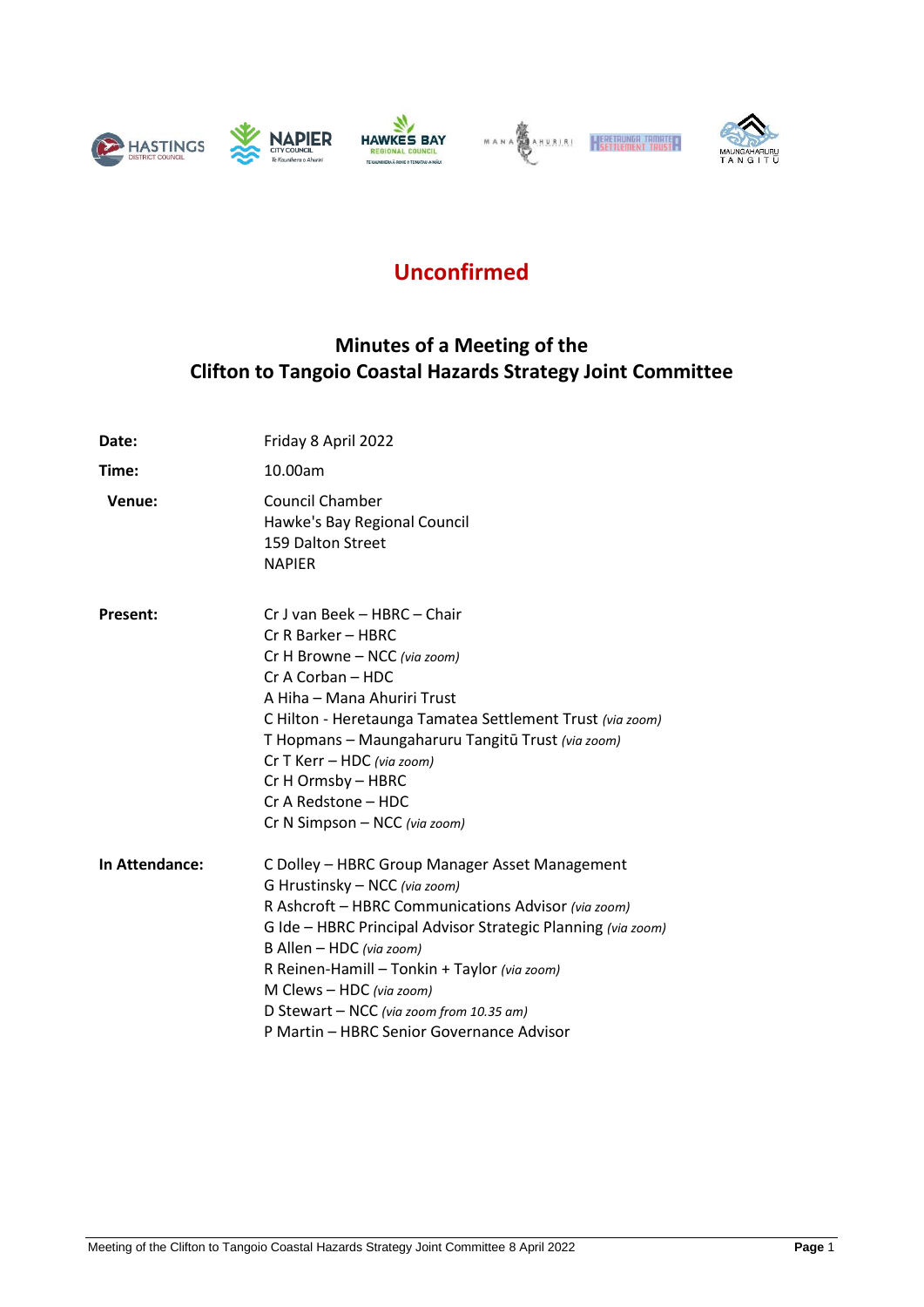#### **1. Welcome/Karakia /Apologies/Notices**

The Chair welcomed everyone to the meeting noting that Allana Hiha has been officially appointed as the Mana Ahuriri Trust representative on the Joint Committee.

Allana Hiha opened the meeting with a karakia.

### **Resolution**

CLI14/22 That the apology for absence from Councillor Malcolm Dixon is accepted.

**Redstone/Hiha CARRIED**

# **2. Conflict of Interest Declarations**

There were no conflicts of interest declared.

# **3. Confirmation of minutes of the Clifton to Tangoio Coastal Hazards Strategy Joint Committee meeting held on 22 February 2022**

# CLI15/22 **Resolution**

Minutes of the Clifton to Tangoio Coastal Hazards Strategy Joint Committee meeting held on Tuesday, 22 February 2022, a copy having been circulated prior to the meeting, were taken as read and confirmed as a true and correct record.

> **Redstone/Hiha CARRIED**

### **4. Actions from previous Joint Committee meetings**

Chris Dolley introduced the item, which was taken as read.

# CLI16/22 **Resolution**

That the Clifton to Tangoio Coastal Hazards Strategy Joint Committee receives and notes the *Actions from previous Joint Committee meetings* staff report*.*

> **Ormsby/Barker CARRIED**

# **5. Call for minor items not on the agenda**

No items were raised.

#### **6. Signals, triggers and thresholds update**

Chris Dolley introduced the item and highlighted:

- The Joint Committee is forging its own path by developing the strategy. There is little previous NZ experience in this regard.
- Very specific trigger points need to be in place for the final process to work well.
- Each geographic 'cell' will need to have its own set of criteria in place. Setting these will require detailed discussions with local communities and tangata whenua. The most critical signal for each cell will need to be identified.
- Triggers can be economic as well as environmental, e.g. the ongoing availability of insurance may be a trigger point.
- The Coastal Strategy is in draft at present and setting the signals and triggers is a significant step toward finalising it.
- Once the Strategy is finalised, the community will be consulted and the Strategy ultimately adopted, providing the community with some certainty.
- The Committee's stance continues to be that the Strategy should be progressed rather than waiting for RMA reform outcomes.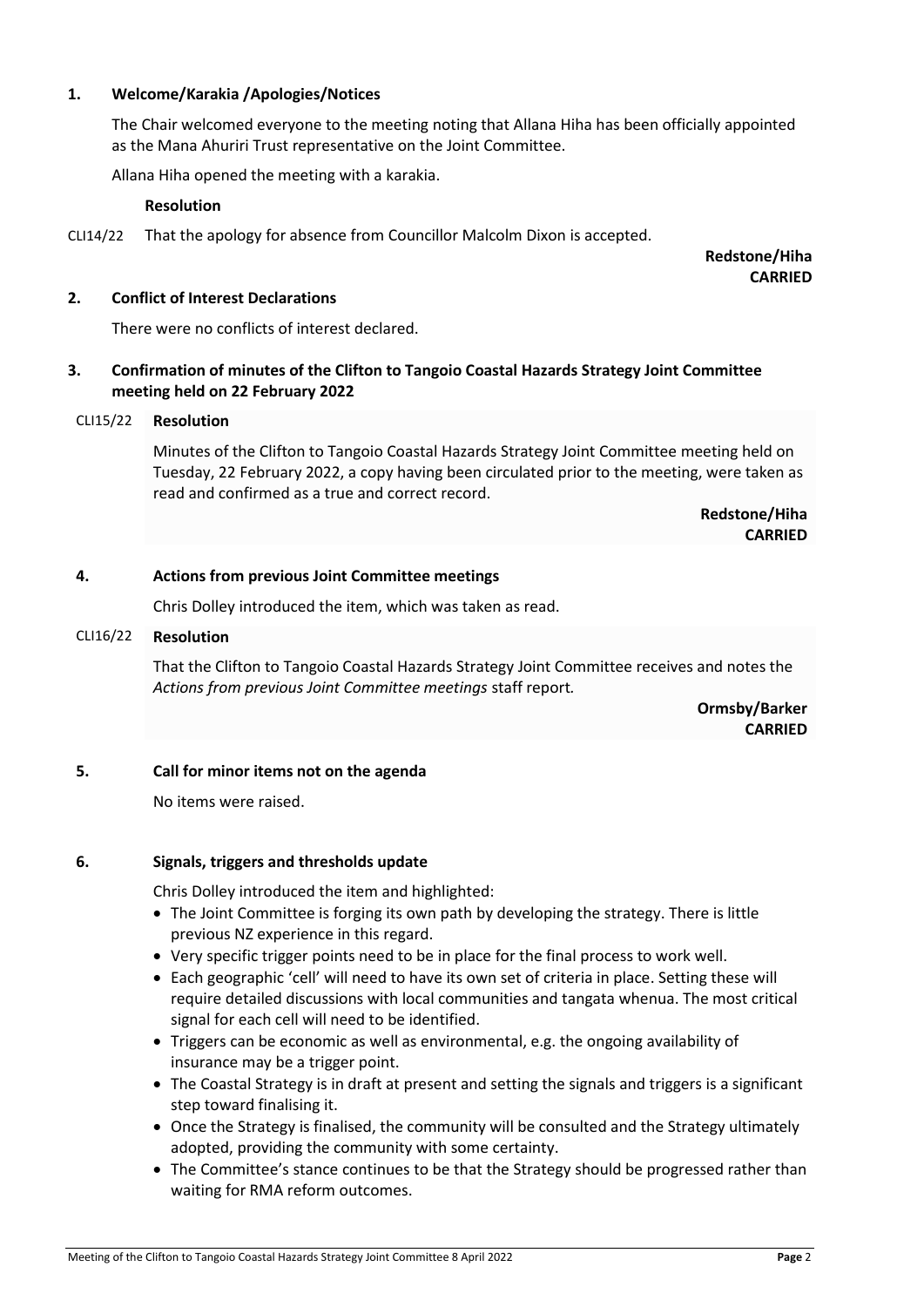• Consents are still likely to be required for work in the coastal zone.

#### CLI17/22 **Resolution**

That the Clifton to Tangoio Coastal Hazards Strategy Joint Committee receives and considers the *Signals, triggers and thresholds update* staff report.

> **Redstone/Ormsby CARRIED**

#### **7. Memorandum of transition - Council decisions**

Chris Dolley introduced the item and discussions highlighted:

- HDC, NCC and HBRC have all endorsed the Memorandum of Transition (MoT) and delegated their CEs to sign and execute it, and CHBDC and WDC have agreed not to object to it.
- A further document will be developed by mid-2023 to detail the transfer of specific assets and the actual transfer will take place in mid-2024.
- Whakarire Avenue revetment (NCC) has been removed from the MoT as the structure has not yet been completed. The MoT has provision for Council consultations on any coastal structures built prior to the mid 2024 transfer.
- The MoT prescribes that all coastal structures will be consented and managed by HBRC going forward and the final asset transfer agreement will include specific details about how any coastal zone construction/work built in the interim period is to be managed.
- The MoT includes the establishment of an Advisory Panel which will provide a pathway for councils to address coastal matters in the future.

# CLI18/22 **Resolution**

That the Clifton to Tangoio Coastal Hazards Strategy Joint Committee receives and notes the *Memorandum of Transition – Council decisions* staff report.

**Redstone/Barker CARRIED**

# **8. Project Manager's update**

Chris Dolley introduced the item and highlighted:

- The draft Tonkin + Taylor planned retreat report will be considered in a workshop immediately following this meeting.
- A Mātauranga Māori workstream is being developed to facilitate more effective input from mana whenua.

#### CLI19/22 **Resolution**

That the Clifton to Tangoio Coastal Hazards Strategy Joint Committee receives and notes the *Project Manager's update* staff report.

> **Hiha/Barker CARRIED**

#### **9. Communication and engagement update**

Rebecca Ashcroft introduced the item, which was taken as read. A presentation detailing a recent community survey outcomes highlighted:

- 81 responses were received; 49 from coastal residents, 19 from people living within 5kms of the coast, and 13 from beyond 10km from the coast. 22 people had personally experienced or knew someone that had suffered loss or damage resulting from coastal hazards.
- A mixed response about how coastal hazards should be managed; 78% supported HBRC taking the lead in future.